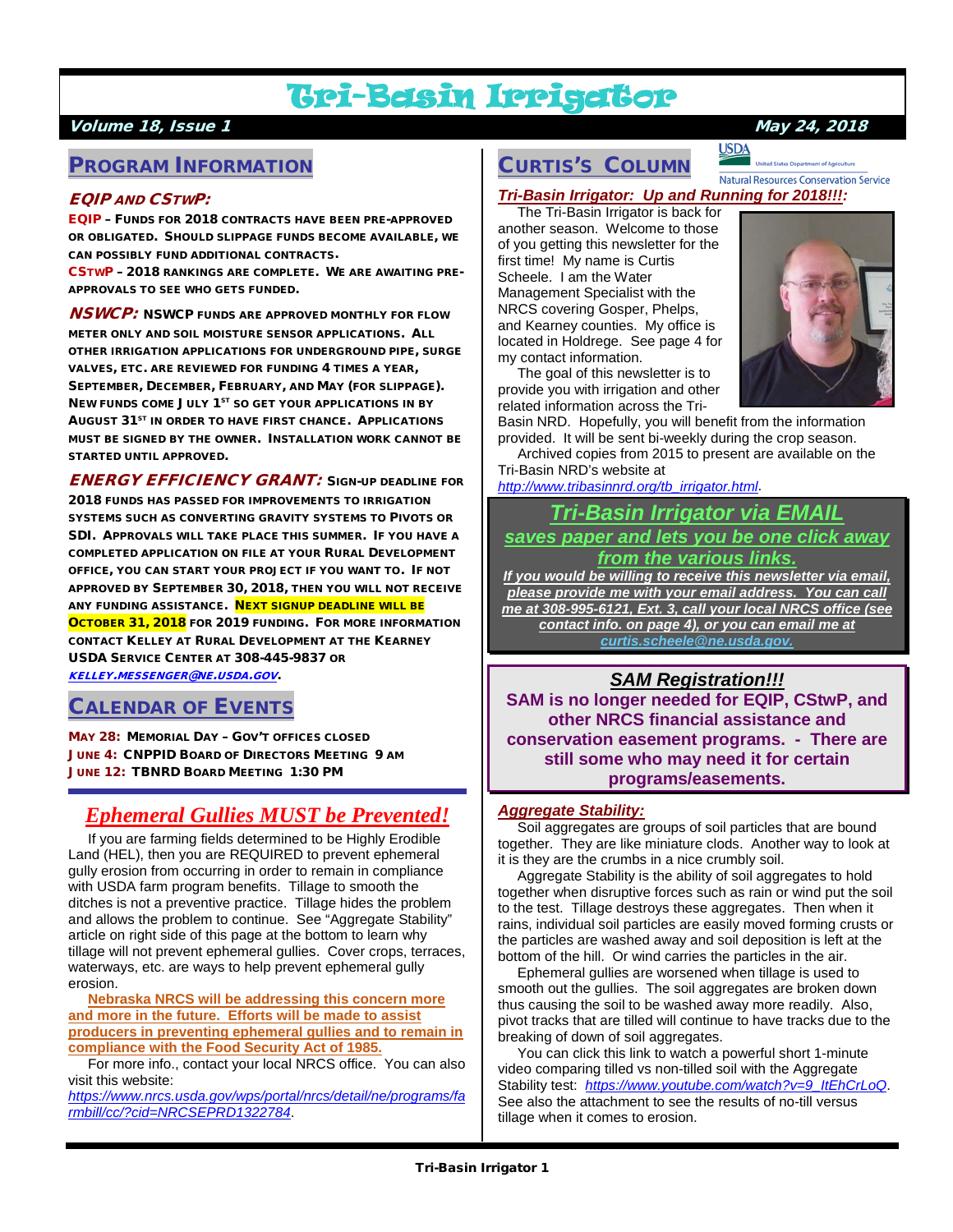## CNPPID NOTES



#### *2018 Irrigation Season Outlook:*

Central's 12-week irrigation season begins June 11<sup>th</sup>. Current water supply is allowing pre-season irrigation to activate herbicides and post-season water will likely be available too. All deliveries outside of the scheduled 12-week season count toward the 18-inch allocation; delivery beyond 18" would come at a higher cost.

 Lake McConaughy is at 85.2% capacity and will have a net gain of 1,511 cfs or 3,000 AF today. The large upstream Reclamation Reservoirs are storing 2.1 million AF. Some basin snow remains in the highest mountain elevations and Reclamation has room to store that runoff.

 The US Drought Monitor shows an expanding D4 (exceptional) drought area south/southwest of us. La Nina conditions in the Eastern Pacific equatorial zone are dissipating and neutral conditions are likely to persist through the summer with a possible move to El Nino conditions in the fall. The Nebraska State Climate Office outlook for the May-July period is for above normal temperatures with equal chances for above, below or average precipitation.

 The 2018 water supply is good but the short snowpack and drought developing to our south invites caution as we look ahead to 2019. We will continue to monitor all regional weather models and manage accordingly. Producers using Central water or a well are advised to meet crop water needs without overwatering.

## TRI-BASIN NRD NEWS

#### *Chemigation Permit Renewals Due June 1:*

 Chemigation, the practice of applying agricultural products such as fertilizers, herbicides, and insecticides through a pivot irrigation system, can be a highly effective means of chemical or fertilizer application.

 By state law, anyone who wants to apply fertilizer or ag chemicals through their irrigation system needs to apply for a chemigation permit for the 2018 season. Chemigation renewal forms have been sent to producers and are due, along with payment, in the Tri-Basin NRD office by June 1, 2018. Renewal permits are \$15 each.

 Landowners and operators should contact Tri-Basin NRD toll-free at 1-877-995-6688 regarding new chemigation permits. New permits are \$50 each. All newly permitted chemigation systems must be inspected before use. A person who is certified as a chemigation applicator must supervise injection of fertilizer and ag chemicals in irrigation water. If a chemigation system crosses an open waterway, such as an irrigation canal, an additional form must be completed before the permit can be approved.

NRD staff do routine inspections on chemigation systems from June until August. Routine inspections are required every three years. If your system is due for an inspection, you will receive a postcard this summer. Routine inspections must be completed for permits to be eligible for renewal the following year.

A more detailed explanation of the chemigation permitting process is available on our website at *[www.tribasinnrd.org](http://www.tribasinnrd.org/)*, under the Programs & Services tab.

## NEBRASKA EXTENSION EXTRAS

#### *Water Use Hotline Available:*

 The Nebraska Extension – Phelps-Gosper "Water Use Hotline" will again be available for irrigators from Jun. 1 through Sep. 7, 2018 as a "free" service. Through the High Plains Regional Climate Center, Tri-Basin NRD and CNPPID; Extension will provide updated crop growth and water use calculations for corn, soybeans, wheat, grain sorghum and alfalfa from automated data collection sites.

**N** EXTENSION

 Producers can assess this information by calling either: locally 308-995-2255 OR toll-free 800-993-2507. Updated water use web information access: *[http://www.cnppid.com](http://www.cnppid.com/)*.

 Nebraska automated weather data network station names reflect mileage and directions from the nearest village, town or post office. In 2017, The Nebraska State Climate Office renamed Nebraska locations to align with other cooperating states. As a result, our five local automated weather data stations have new names; although the actual automated data locations remain the same as previous years.

 Reference automated station names are as follows: Holdrege→"Ragan 5W"; Holdrege 4N→"Holdrege 5N"; Lexington→"Lexington 4S"; Minden→"Axtell"; and Smithfield→"Smithfield 2E."

 The 2018 Water Use Hotline corn growth stage water use values are based on a May 10<sup>th</sup> emergence date; while soybean growth stage water use is based on a May 20<sup>th</sup> emergence date. Updated data includes: crop water use averages for 3 day; 1-week crop ET values; & accumulated Growing Degree Days (GDD's).

#### *Crop Growth Stages Water Use:*

 Crop water use increases as plant growth stages advance. On the Nebraska Extension CropWatch website are free "Crop Water Use by Plant Growth Stage" charts for alfalfa, corn, sorghum, soybeans and wheat. These illustrated guides provide guidance for irrigators to determine proper plant growth stages and plan irrigations.

 Helpful Hint: For season-long corn growth staging, it may be helpful to paint or mark several V6 corn leaves soon on several plants within stage monitoring fields. For example, early lower corn leaves will likely fade as the growing season progresses; so, making accurate leaf counts for growth staging may become challenging later. Irrigation needs can then be calculated based on: rainfall; soil moisture profile conditions; weather; and ET rates for accurate crop growth staging.

 EvapoTranspiration (ET) combines *evaporation* (water loss from the soil surface) and *transpiration* (water used by plants) for defining "crop water use" needed for optimum yield. Field irrigation efficiency may be improved atmometer (ETgage®) installation near the field just above the crop canopy. In-field ET gauges increase accuracy of crop water use measurement; resulting in application rates aligning more with "just enough" irrigation water addition to meet plant needs. If the crop is under irrigated, yields decline and lower revenue. However, too much irrigation water can also lower yields and net income. Over irrigation increases net energy and irrigation application costs. Saturated field soil conditions may also leach chemicals, nitrates, and available soil nutrients (needed by crops) below the root zones into groundwater tables.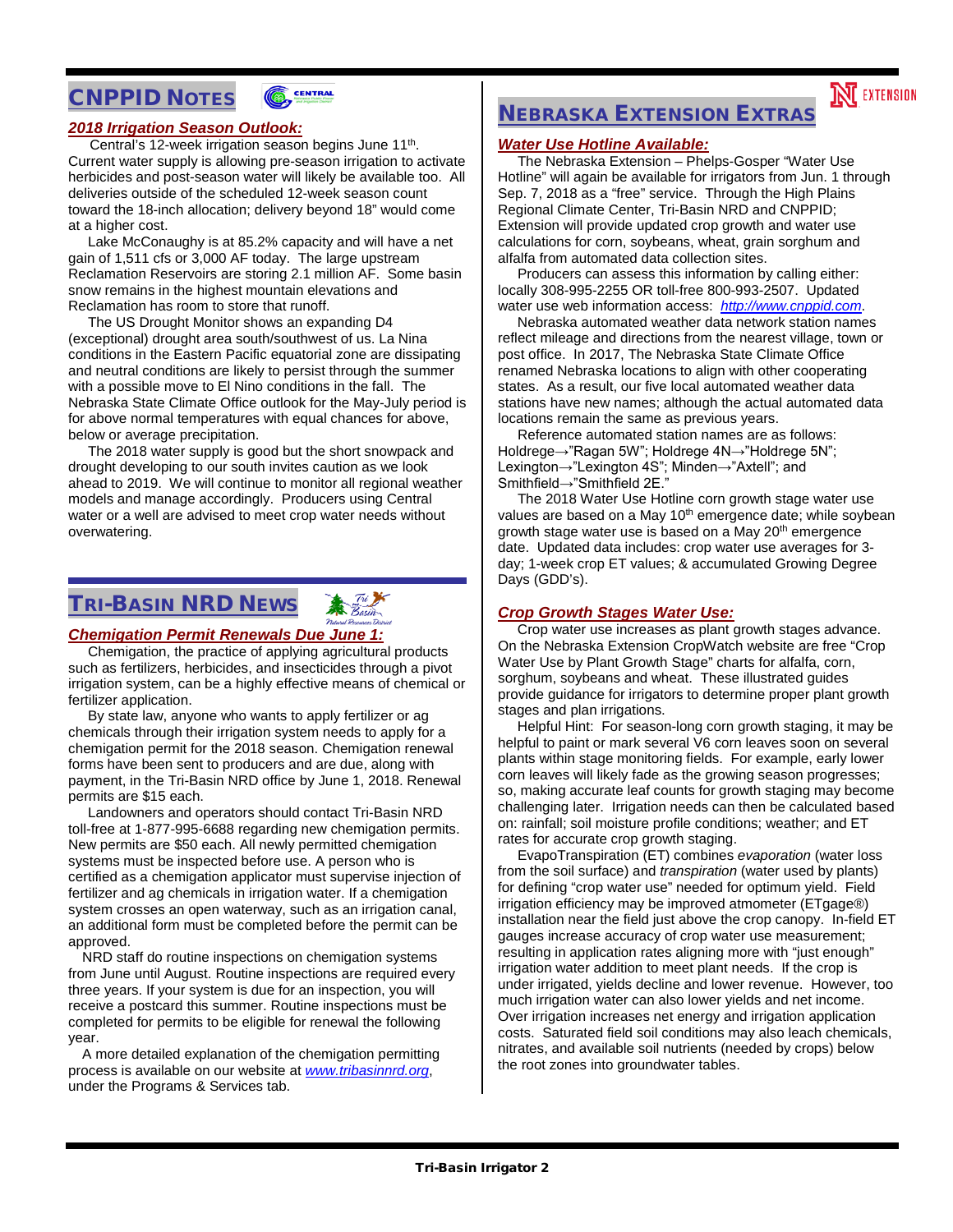## NAWMN CROP ET INFORMATION

Additional Information and other ET resources can be found at websites listed under "ET Information Sites" below.

## Inches of Crop Water Use (ET) = Evaporation x Kc

|              | <b>Not Available</b> |           | <b>May 14 - May 20</b> |           |
|--------------|----------------------|-----------|------------------------|-----------|
| Site         | <b>Evaporation</b>   | Rain      | <b>Evaporation</b>     | Rain      |
| 1            | <b>NA</b>            | <b>NA</b> | <b>NA</b>              | 1.70      |
| $\mathbf{2}$ | <b>NA</b>            | <b>NA</b> | <b>NA</b>              | 1.50      |
| 3            | <b>NA</b>            | <b>NA</b> | <b>NA</b>              | 1.64      |
| 4            | <b>NA</b>            | <b>NA</b> | <b>NA</b>              | 1.67      |
| 5            | <b>NA</b>            | <b>NA</b> | <b>NA</b>              | <b>NA</b> |
| 6            | <b>NA</b>            | <b>NA</b> | <b>NA</b>              | <b>NA</b> |
| 7            | <b>NA</b>            | <b>NA</b> | <b>NA</b>              | 2.04      |
| 8            | <b>NA</b>            | <b>NA</b> | <b>NA</b>              | 2.45      |
| 9            | <b>NA</b>            | <b>NA</b> | <b>NA</b>              | <b>NA</b> |
| 10           | <b>NA</b>            | <b>NA</b> | <b>NA</b>              | <b>NA</b> |
| 11           | <b>NA</b>            | <b>NA</b> | <b>NA</b>              | <b>NA</b> |
| 12           | <b>NA</b>            | <b>NA</b> | <b>NA</b>              | 1.50      |
| 13           | <b>NA</b>            | <b>NA</b> | <b>NA</b>              | <b>NA</b> |
| 14           | <b>NA</b>            | <b>NA</b> | <b>NA</b>              | 2.16      |
| 15           | <b>NA</b>            | <b>NA</b> | <b>NA</b>              | 1.40      |
| 16           | <b>NA</b>            | <b>NA</b> | <b>NA</b>              | 1.48      |



*2018 Map of NAWMN Sites across the Tri-Basin NRD.*

| <b>Crop Coefficients (Kc)</b> |      |                           |      |
|-------------------------------|------|---------------------------|------|
| <b>Corn</b>                   |      | <b>Soybeans</b>           |      |
| <b>Stage</b>                  | Кc   | <b>Stage</b>              | Кc   |
| 2 leaf                        | 0.10 | <b>Cotyledon (VC)</b>     | 0.10 |
| 4 leaf                        | 0.18 | 1st Node (V1)             | 0.20 |
| 6 leaf                        | 0.35 | 2nd Node (V2)             | 0.40 |
| 8 leaf                        | 0.51 | 3rd Node (V3)             | 0.60 |
| 10 leaf                       | 0.69 | Beg. Bloom (R1)           | 0.90 |
| 12 leaf                       | 0.88 | <b>Full Bloom (R2)</b>    | 1.00 |
| 14 leaf                       | 1.01 | Beg. Pod (R3)             | 1.10 |
| 16 leaf                       | 1.10 | <b>Full Pod (R4)</b>      | 1.10 |
| Silk - Beg. Dent              | 1.10 | Beg. Seed (R5)            | 1.10 |
| 1/4 Milk Line                 | 1.04 | <b>Full Seed (R6)</b>     | 1.10 |
| <b>Full Dent (1/2 Milk)</b>   | 0.98 | <b>Yellow Leaf (R6.5)</b> | 1.00 |
| 3/4 Milk Line                 | 0.79 | Beg. Mat. (R7)            | 0.90 |
| <b>Black Layer</b>            | 0.60 | Full Mat. (R8)            | 0.20 |
| <b>Full Maturity</b>          | 0.10 | <b>Mature</b>             | 0.10 |

## CROP STAGE INFORMATION

**Corn (Planted to V4-4Leaf stage):** Hail, wind, or frost that damages the exposed leaves at the 3-leaf stage have little or no effect on yield due to the below ground growing point.

#### Avg. daily water use from May 14 – May 20 was 0.00"-0.02".

**Soybeans (Not Planted to VC-Cotyledon stage):** Loss of one cotyledon has little affect on yield while loss of both can reduce yields by 8-9%.

Avg. daily water use from May 14 – May 20 was 0.00"-0.02".

*May 14-May 20 (10 of 16 NAWMN sites reporting): Average weekly rainfall was 1.75 (range 1.40 to 2.45). Average weekly ET for corn was 0.01 and for soybeans was 0.01.*

### ET INFORMATION SITES

#### **NAWMN Sites:**

 *[https://www.cnppid.com/weatheret-data/nebraska](https://www.cnppid.com/weatheret-data/nebraska-agricultural-water-management-network/)[agricultural-water-management-network/](https://www.cnppid.com/weatheret-data/nebraska-agricultural-water-management-network/)*

 *<https://nawmn.unl.edu/ETdata/DataMap>* **CropWatch:** *<https://cropwatch.unl.edu/gdd-etdata>* **CNPPID:** *<https://www.cnppid.com/weatheret-data/>* **Water Use Hotline:** 1-800-993-2507

| <b>Corn Stage</b> |                      | <b>DESCRIPTION</b>                                                                                                                                                                                                                                                                                                                                              |  |
|-------------------|----------------------|-----------------------------------------------------------------------------------------------------------------------------------------------------------------------------------------------------------------------------------------------------------------------------------------------------------------------------------------------------------------|--|
| V <sub>2</sub>    | 2 Leaves             | Leaf stage is defined by number of leaves with visible collars. The collar is a discolored line where the                                                                                                                                                                                                                                                       |  |
| V <sub>4</sub>    | 4 Leaves             | leaf meets the stalk. This line circles the stalk. TIP: Mark the 6th leaf or a higher leaf by cutting a notch<br>in it or some other way so as to know that leaf number. Reason is the lower leaves will be lost as the<br>plant develops. Flag or somehow mark the plant in the field as a reference plant when determining later<br>leaf (vegetative) stages. |  |
| V <sub>6</sub>    | 6 Leaves             |                                                                                                                                                                                                                                                                                                                                                                 |  |
|                   |                      |                                                                                                                                                                                                                                                                                                                                                                 |  |
|                   | <b>Soybean Stage</b> | <b>DESCRIPTION</b>                                                                                                                                                                                                                                                                                                                                              |  |
| VC.               | Cotyledon            | Shortly after emergence. Cotyledons and unifoliate leaves are unfolded. (1 node)                                                                                                                                                                                                                                                                                |  |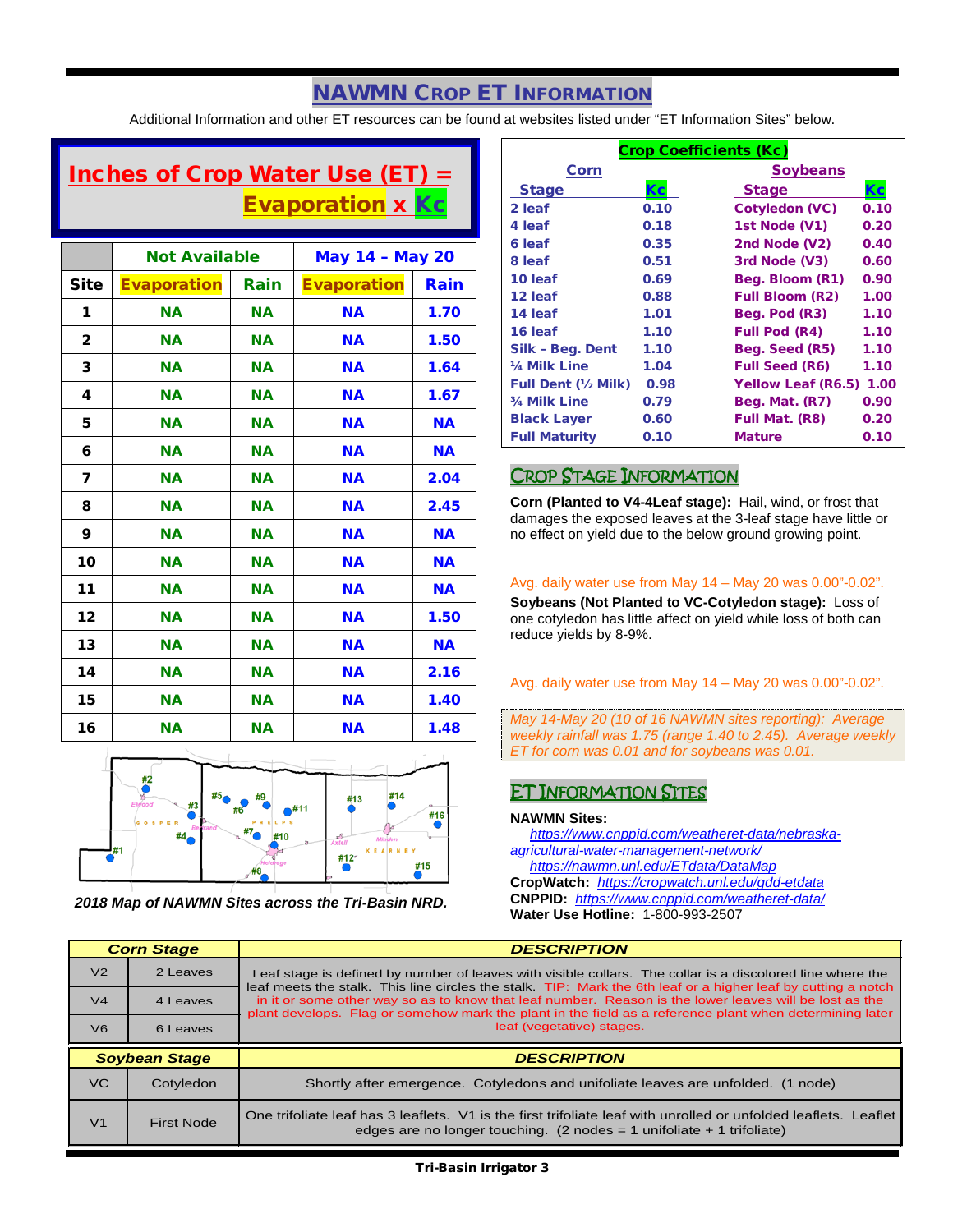## **LAKE AND RIVER LEVELS**

CNPPID Reservoir Elevation and Platte River Flow data listed below and other locations can be found on CNPPID's website at *[http://cnppid.com/wp-](http://cnppid.com/wp-content/uploads/2016/06/lakeRiverData.html)*

*[content/uploads/2016/06/lakeRiverData.html](http://cnppid.com/wp-content/uploads/2016/06/lakeRiverData.html)*.

|                                                                      | May 24, 2018,<br>8:00 AM | 1 Year Ago |
|----------------------------------------------------------------------|--------------------------|------------|
| <b>Capacity of Lake</b><br><b>McConaughy</b>                         | 85.3%                    | <b>NA</b>  |
| Inflows to Lake<br><b>McConaughy</b>                                 | 2302 cfs                 | 2263 cfs   |
| <b>Flows on the</b><br><b>North Platte at</b><br><b>North Platte</b> | 407 cfs                  | 534 cfs    |
| <b>Flows on the</b><br>South Platte at<br><b>North Platte</b>        | <b>501 cfs</b>           | 2305 cfs   |
| <b>Flows on the</b><br><b>Platte at Overton</b>                      | 2551 cfs                 | 2586 cfs   |



## WEBSITES OF INTEREST

Soil Health:

|                                    | www.nrcs.usda.gov/wps/portal/nrcs/main/soils/health/ |
|------------------------------------|------------------------------------------------------|
| Climate                            | agclimatenebraska.weebly.com                         |
| <b>NRCS Nebraska</b>               | www.ne.nrcs.usda.gov                                 |
| <b>Central Irrigation District</b> | www.cnppid.com/                                      |
| <b>TBNRD Home Page</b>             | www.tribasinnrd.org/                                 |
| Farm Service Agency                | www.fsa.usda.gov                                     |
| <b>UNL Cropwatch</b>               | cropwatch.unl.edu                                    |
| <b>UNL Extension</b>               | extensionpubs.unl.edu/                               |
| K-State SDI Website                | www.ksre.ksu.edu/sdi                                 |
| No-till On The Plains              | www.notill.org                                       |
|                                    |                                                      |

## RAINFALL

**CENTRAL** 

Rainfall amounts listed below and other locations come from NeRAIN which can be found at website *<https://nednr.nebraska.gov/NeRain/Maps/maps>*.

| <b>Location:</b>           | May $10 -$ May 23 | May $1 -$ May 23 |
|----------------------------|-------------------|------------------|
| Arapahoe 9.8 NNE:          | 2.41              | 2.41             |
| Bertrand 6.1 mi. SE:       | 1.29              | 1.61             |
| <b>Funk 4.1 mi. NNE:</b>   | 2.88              | 2.88             |
| <b>Minden 0.855 mi. W:</b> | 2.10              | 2.16             |
| Minden 8.8 mi. ESE:        | 1.80              | 1.80             |

**Average Rain for May in Holdrege = 4.06 Inches**

*\*\*\* If you wish to receive this newsletter via e-mail, or have any questions, comments or ideas, feel free to contact Curtis Scheele at the NRCS office in Holdrege or you can email him at [curtis.scheele@ne.usda.gov.](mailto:curtis.scheele@ne.usda.gov?subject=Tri-Basin%20Irrigator) \*\*\**

#### **USDA - Natural Resources Conservation Service**

**Holdrege, NE 68949-0798 Elwood, NE 68937-0041**

Natural Resources Conservation Service **1609 Burlington Street 309 Smith Street 1005 South Brown Street PO Box 798 PO Box 41 Minden, NE 68959-2601**

#### **Central Nebraska Public Power & Irrigation District**

**415 Lincoln Street PO Box 740 Holdrege, NE 68949 308-995-8601**

#### **Tri-Basin Natural Resources District**

**1723 Burlington Street Holdrege, NE 68949 308-955-6688**

### **Nebraska Extension**



**1308 2nd Street PO Box 146 424 North Colorado**  $H$ oldrege, NE 68949

**308-995-4222 308-785-2390 308-832-0645**

**Minden, NE 68959**

**308-995-6121, Ext. 3 308-785-3307, Ext. 3 308-832-1895, Ext. 3**

"The U.S. Department of Agriculture (USDA) prohibits discrimination in all of its programs and activities on the basis of race, color, national origin, age, disability, and where applicable, sex, marital status, familial status, parental status, religion, sexual orientation, political beliefs, genetic information, reprisal, or because all or part of an individual's income is derived from any public assistance program. (Not all prohibited bases apply to all programs.) Persons with disabilities who require alternative means for communication of program information (Braille, large print, audiotape, etc.) should contact USDA's TARGET Center at (202) 720-2600 (voice and TDD). To file a complaint of discrimination write to USDA, Assistant Secretary for Civil Rights, Office of the Assistant Secretary for Civil Rights, 1400 Independence Avenue, S.W., Stop 9410, Washington, D.C. 20250-9410 or call toll free at (866) 632-9992 (English) or (800) 877-8339 (TDD) or (866) 377-8642 (English Federal-relay) or (800) 845-6136 (Spanish Federal-relay). USDA is an equal opportunity provider and employer.